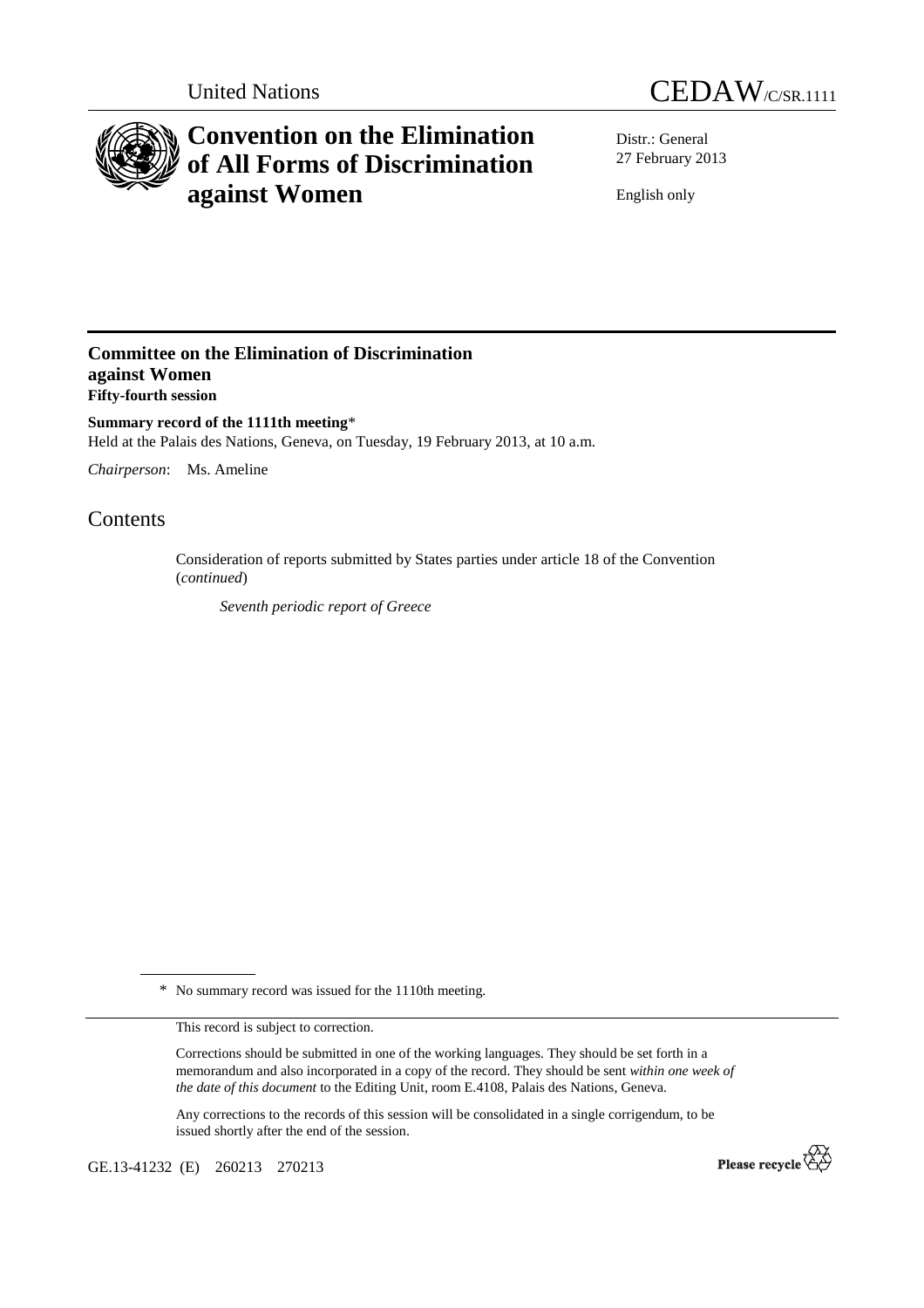*The meeting was called to order at 10 a.m.* 

 **Consideration of reports submitted by States parties under article 18 of the Convention** (*continued*)

*Seventh periodic report of Greece* (CEDAW/C/GRC/7; CEDAW/C/GRC/Q/7 and Add.1)

1. *At the invitation of the Chairperson, the delegation of Greece took places at the Committee table.* 

2. **Ms. Makri** (Greece), introducing the seventh periodic report of Greece (CEDAW/C/GRC/7), said that the adverse effects of the financial crisis on the situation of women in Greece were undeniable. The social fabric was straining under the weight of unemployment, social protection, health-care deficits and the ensuing inequalities. Vulnerable groups such as older women, migrant women and women with disabilities were often the hardest hit. However, the adversity was also an opportunity for action and her delegation wished to focus on the Government's efforts to achieve de jure and de facto equality rather than on the problems and challenges, despite their unprecedented scale.

3. The normative framework for gender equality and non-discrimination was to a great extent already delimited. During the reporting period, Greece had ratified the amendment to article 20, paragraph 1, of the Convention as well as the United Nations Convention against Transnational Organized Crime and its three protocols; it had adopted three new laws on equal opportunities between men and women, the first dealing with equality in access to goods and services, the second with work and employment, and the third with self employment; and it had been among the first countries to sign the Council of Europe Convention on preventing and combating violence against women and domestic violence. Since 2008, the Gender Equality Department of the office of the Ombudsman had been working to ensure compliance with the relevant legal provisions and, in conjunction with the General Secretariat for Gender Equality of the Ministry of the Interior and the Department of Gender Equality of the Ministry of Employment, to raise awareness of gender equality issues.

4. The Committee's concluding comments on the sixth periodic report of Greece (CEDAW/C/GRC/CO/6) had been translated into Greek and had been disseminated to all ministries, the speaker of the Greek parliament, the press and NGOs. Since then, acting upon the Committee's recommendations, the Government had: conducted mass media campaigns to combat persistent gender stereotypes; begun building a network of counselling centres to provide legal advice and ensure equal access to justice for men and women; established a round-the-clock emergency helpline; introduced training for public officials in how to deal with gender-based violence; and incorporated the Protocol to Prevent, Suppress and Punish Trafficking in Persons, Especially Women and Children, supplementing the United Nations Convention against Transnational Organized Crime into national law.

5. Although the participation of Greek women in governmental and other decisionmaking bodies remained relatively low, women currently accounted for a record 20 per cent of members of parliament and the Government was taking various steps to promote their political advancement at the local, regional, national and European levels. In its efforts to promote gender equality, the Government used a combination of targeted measures designed to empower women in sectors in which they were underrepresented and crosscutting interventions designed to ensure that gender was a consideration in all policy areas. However, the crisis had necessitated adjustments at the policy level to place particular emphasis on keeping women in work.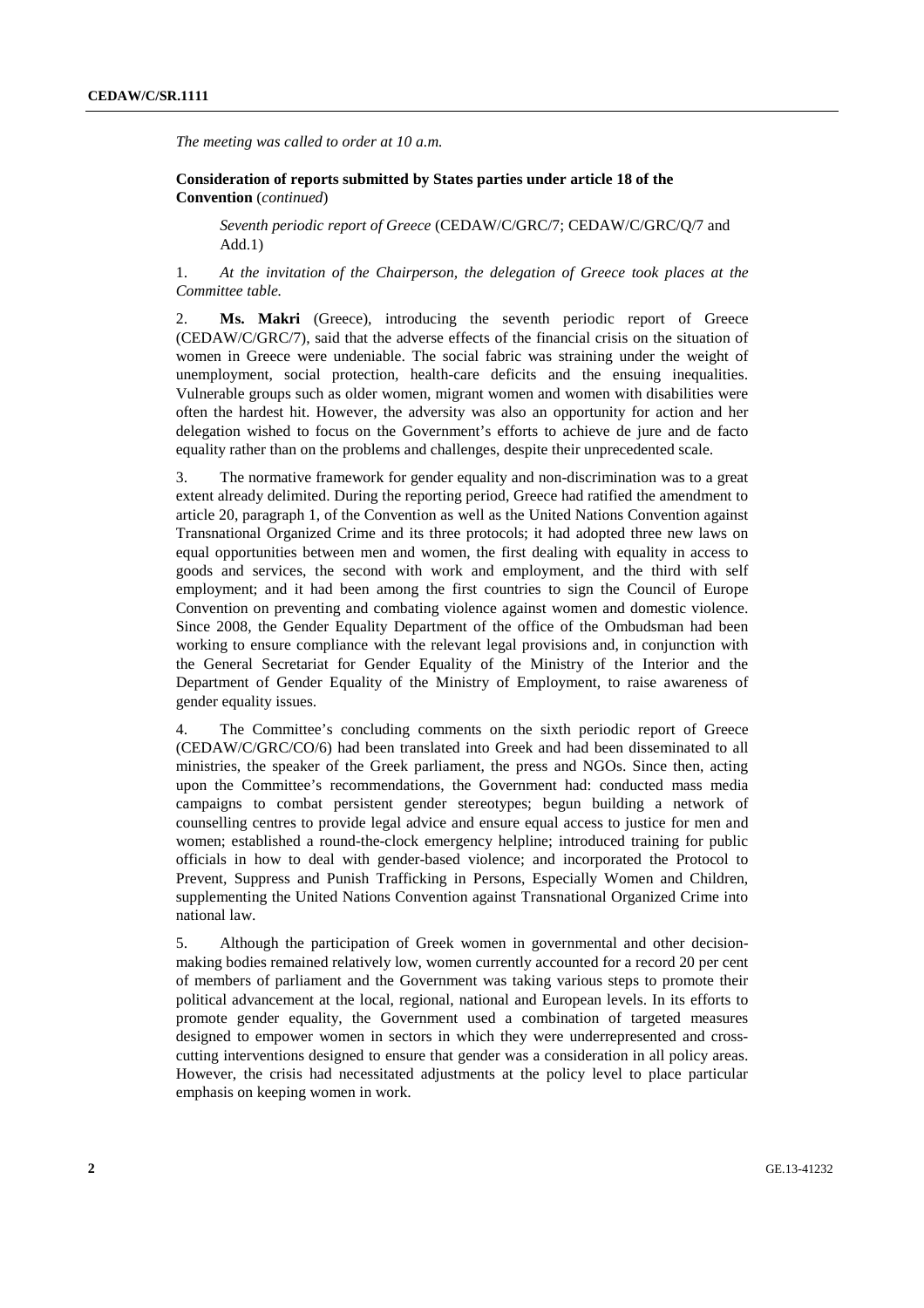6. Combating gender-based violence was another priority. Women's shelters had been established to complement the network of counselling centres; a committee had been formed to monitor the impact of action taken; and a training manual had been produced for the personnel of the counselling centres, shelters and emergency helpline. Advice and assistance in sexual and reproductive health issues was also available, through a programme operated by the Helena Venizelou Maternity Hospital under an agreement with the General Secretariat for Gender Equality.

7. The Government was working to encourage all levels of the administration (i.e. local, regional and central) to systematically introduce gender equality policies. Three guides to gender mainstreaming had been produced to that end – one for the municipalities, one for the regional authorities and one for the ministries. The Government was also in the process of establishing a national observatory to monitor and evaluate the success of its gender equality policies.

### *Articles 1 to 3*

8. **Mr. Bruun** (Country Rapporteur) said that as the report covered the period from 2005 to 2008, it did not deal with the effects of the crisis and the Government's efforts to address them. He hoped that the dialogue would fill that gap. Enquiring about the drafting process, he asked whether the report had been discussed in parliament and whether NGOs had had the opportunity to comment. Noting the lack of NGOs present and their apparently scant input, he sought an update on the current situation of women's NGOs active in Greece.

9. With regard to the administration of justice, he was concerned about reports that the Convention lacked visibility, that legal aid was difficult to obtain and that high litigation costs deterred women victims from contacting the police. He would like to know whether the Convention was invoked in court; whether judges received instruction in its provisions; whether the Committee's general comments were translated into and circulated in Greek; and how the authorities monitored the situation of women migrants, refuges and asylum seekers in detention camps.

10. He would be interested to know the Government's reaction to reports from international bodies including the International Labour Organization (ILO) supervisory body and the Council of Europe that were critical of the human rights situation in Greece and what it was doing to mitigate the impact of the austerity measures. He had been alarmed to hear that a female prosecutor had been disciplined for criticizing those measures.

11. **Ms. Schulz** said that although the introductory statement had partially updated a generally outdated report, information about the impact of the measures and laws described was still lacking. Furthermore, many of the laws presented as gender equality laws appeared actually to be family policy laws. With regard to the office of the Ombudsman, she would like to know: what level of personnel and financial resources it enjoyed; how many complaints it had handled and how many it had resolved; whether disputes were settled through conciliation or administrative procedures; whether the efficacy of its interventions was evaluated; and whether the crisis had increased demand for its services. Referring to paragraph 64 of the report, she asked whether the planned observatory to monitor gender equality in the public sector was operational and, if so, what its role was and what resources it had.

12. Noting that the current crisis situation made measures to prevent multiple discrimination against women more vital than ever, she asked whether the financial and personnel resources of the General Secretariat for Gender Equality had been, or were likely to be, increased; whether the Secretariat had access to Government ministers and could thus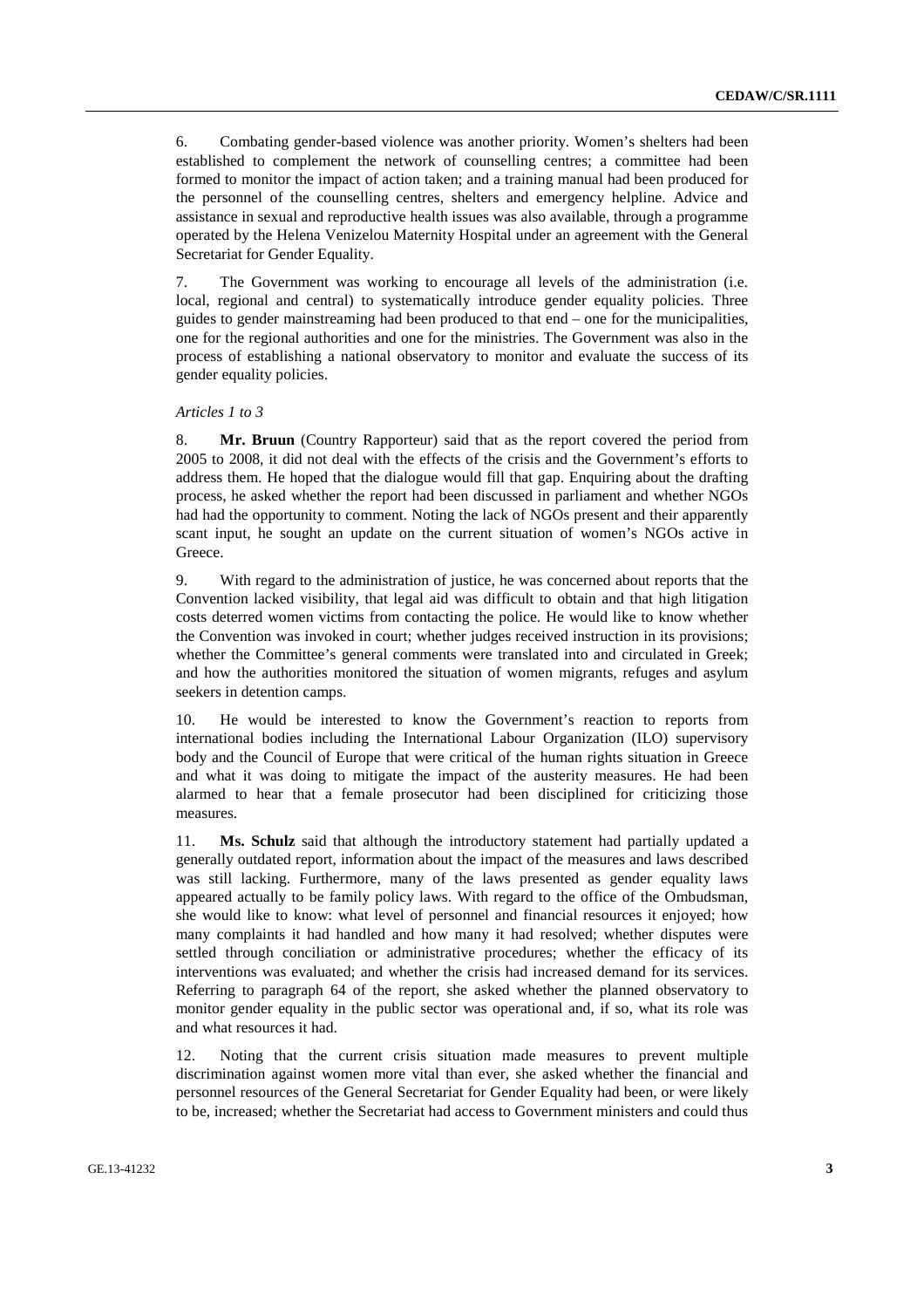influence policy; how it disseminated and acted upon the results of its monitoring; whether the efficacy of gender equality policies were evaluated; and, if so, by which body.

13. Referring to the State party's replies to the list of issues (CEDAW/C/GRC/Q/7/Add.1), she enquired whether any research surveys had been conducted as a result of the call for tenders referred to in paragraph 12 and, if so, whether the findings were being used to guide policy decisions; whether the National Committee for Equality was still active and what its role was; and whether the series of laws referred to in paragraphs 14 to 16 had been adopted.

14. **Ms. Makri** (Greece) said that the reporting process had been overseen by an ad hoc interministerial committee and that all women's NGOs had been invited to contribute. The final draft had been submitted to the national human rights body for comment. After approval and translation, it had been circulated to all ministries, public authorities, members of parliament and NGOs and was available on the website of the General Secretariat for Gender Equality in Greek and English.

15. The General Secretariat for Gender Equality was an integral part of the Ministry of the Interior with a discrete budget of  $E2.5$  million (compared with  $E4$  million two years previously). It supervised the Research Centre for Gender Equality, had direct access to ministers and was responsible for evaluating the efficacy of gender equality policy. Although recent financial developments called for a substantial reduction in the public administration infrastructure, the Ministry was committed to maintaining the General Secretariat's structure. However, the final decision was subject to negotiation between the Government and its creditors. Whatever the outcome, the Secretariat would continue to exist as a distinct governmental body.

16. **Ms. Megalou** (Greece) said that periodic reports were not generally debated in parliament but that all actors were invited to contribute. Unfortunately, financial constraints had precluded a Greek NGO presence in Geneva. The Convention had been translated into Greek, and both the English and Greek versions were included in the legislation implementing the Convention enacted in 1983. Greek judges were familiar with the Convention's provisions and they had been cited in decisions of the Council of State.

17. **Ms. Katsaridou** (Greece) said that access to justice was relatively inexpensive in Greece and that all persons on low income were entitled to legal aid irrespective of their nationality, provided their legal status was regular. Victims of domestic violence, human trafficking and offences against sexual freedom were also exempted from payment of any special fee. Legal aid and other assistance were available through the 14 counselling centres established nationwide. In addition, the Research Centre for Gender Equality had concluded agreements with the bar associations in several Greek cities under which the latter undertook to guarantee free legal aid for all women and, under a programme operated by the Secretariat for Youth since 1997, male victims of violence aged under 30 and female victims aged under 35 qualified for free assistance.

18. The network of counselling centres and shelters, coupled with the emergency helpline, were key mechanisms in ensuring access to justice for women. In the past two years, the helpline had fielded nearly 6,000 calls. Judicial personnel received special training and, to facilitate their task, two far-reaching review projects had been launched with the respective aims of simplifying and improving current gender equality provisions and evaluating the impact on gender equality of current legal provisions in general.

19. The planned observatory would help ensure gender mainstreaming in all decisions at all levels. It had been assigned a budget of around  $E2.7$  million. Although not yet fully operational, its infrastructure, technology and communication tools were already in place. The observatory would collect, manage and analyse data and use them to compile indicators of progress towards gender equality and measure the efficacy of gender equality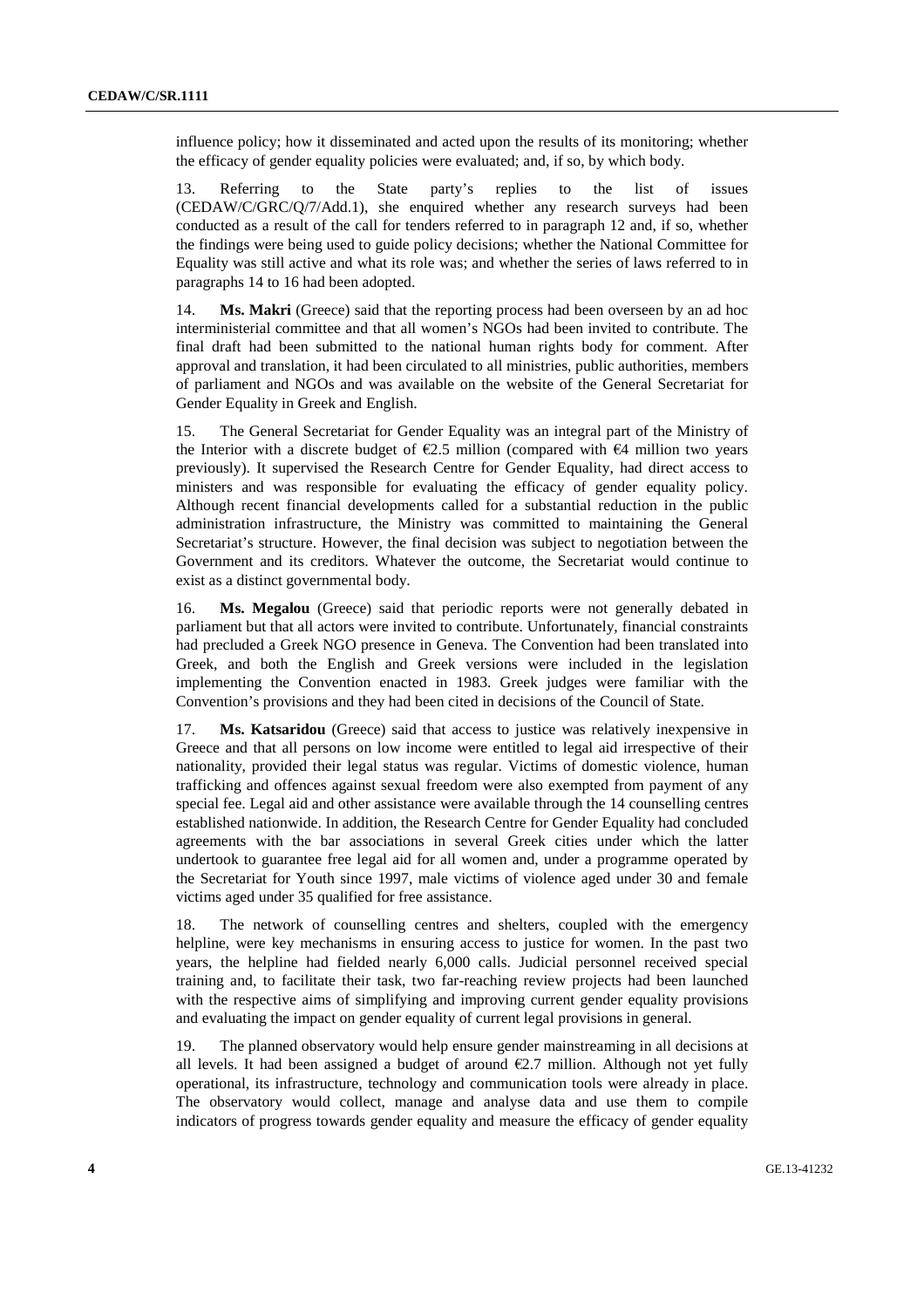policies against international standards. It would share best practice, experience and information with organizations and State officials at the national and European levels and would produce annual reports for national and international distribution.

20. **Ms. Megalou** (Greece) said that the office of the Ombudsman and its gender equality department had begun work in 2008. In 2011, it had received over 10,000 complaints, a significant percentage of which had been resolved out of court. A number of the Ombudsman's legislative proposals had been adopted. Unfortunately, an increase in resources for the institution was unlikely, and further cuts were possible. The same was true of the General Secretariat for Gender Equality. A number of its programmes were being implemented, and measures taken to remobilize the National Committee for Equality Between Men and Women. The specialized legislative committees had drafted a number of bills or official reports on issues such as family law, violence against women and substantive gender equality, and a response from the relevant ministries as to whether their recommendations would be adopted was pending.

21. **Mr. Kastanas** (Greece) said that there was close cooperation between national human rights institutions and international bodies. Reports produced by those bodies were examined by the national human rights body, an entity that was fully compliant with the Paris Principles, and later disseminated to all stakeholders.

22. He was not aware of any disciplinary action taken against members of the judiciary for expressing their opinion. There were a number of associations of judicial officials active in Greece, some of which were quite vocal about austerity measures, including wage cuts.

23. **The Chairperson**, speaking in her capacity as an expert and referring to the cuts in public expenditure and the reduced range of activities implemented, asked about the continuing involvement of civil society, and requested clarification regarding the impact of changes to the economic and social model on women's rights and opportunities.

24. **Ms. Schulz** asked how the Government balanced the need for cuts with its obligation to protect economic and social rights. She enquired whether the observatory would be responsible for drafting reports to the Committee and, if so, what measures were planned to ensure that they remained official Government documents, reflecting the position of the State party.

25. **Mr. Bruun** requested data on the number of women provided with free legal aid.

26. **Ms. Halperin-Kaddari** requested information on the time frame envisaged for the adoption of the bills mentioned previously and invited the delegation to comment on any obstacles to that process.

27. **Ms. Al-Jehani** asked the delegation to comment on restrictions preventing the establishment of civil society organizations for Muslim women, in the light of reports that the Greek courts had prohibited the establishment of organizations based on race or ethnicity. Recent human rights reports had also raised the issue of female detainees, including minors, being held in the same detention centres as men.

28. **Ms. Megalou** (Greece) said that the State party was doing its best to uphold and protect women's rights during a period of crisis. European funding had permitted the Government to implement a number of programmes in spite of cuts in staff numbers and resources.

29. **Ms. Katsaridou** (Greece) said that the observatory did not perform the same tasks as the General Secretariat, although it did operate under the aegis of the Secretariat. It engaged in social dialogue with NGOs and participated in the drafting of reports, in cooperation with ministries. Between 2011 and 2012, the legal service of the General Secretariat had handled over 1,000 calls requesting assistance and replied to more than 70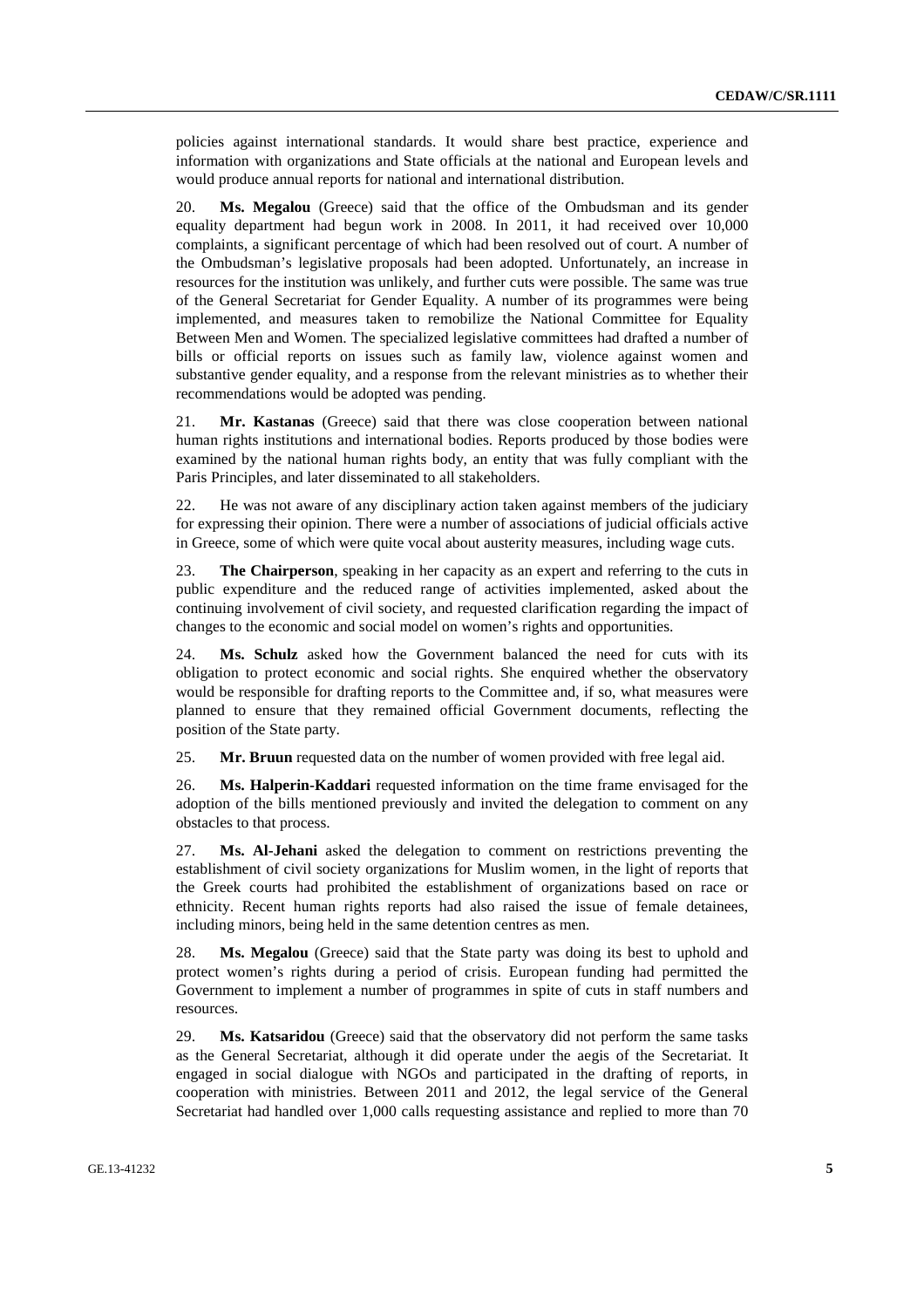written complaints, and a number of women had received legal assistance. The observatory was involved in research relating to issues such as prostitution, violence against women, men's health and the impact of the economic crisis on women.

30. **Mr. Kastanas** (Greece), speaking on the issue of freedom of association, said that a large number of Muslim and ethnic minority associations operated in Greece. Only two associations had not been permitted to register, owing to a court ruling on the compatibility of their statutes with national legislation.

31. **Mr. Karatsolis** (Greece) said that there were certain problems relating to conditions in reception and detention facilities, partly owing to a sharp rise in irregular migration. The Government planned to address problems in that area through an updated plan for managing migration flows. Measures had included the establishment of a first reception service, which aimed to identify vulnerable groups and genuine asylum seekers, ensure the provision of medical care, and handle unaccompanied minors. While men and women were sometimes held in the same building, they remained in separate holding areas.

32. **Ms. Megalou** (Greece) said that the bills in question had been submitted to the relevant ministers. The outcome and the time frame for the process depended on current political and economic priorities, but a response was expected in the near future.

33. **Ms. Makri** (Greece) said that while the crisis had exacerbated inequalities, the Government would endeavour to rise to the challenge, and was making the most of available European Union funding.

34. **Ms. Bareiro-Bobadilla** said that, in view of the apparent lack of progress made by the State party with regard to its obligations under article 4 of the Convention, further information was required on the quota system, namely how quotas were set, implemented and assessed, including specific details on quotas and temporary special measures relating to the participation of women in political life.

35. **The Chairperson**, speaking in her capacity as an expert, asked whether European Union resources or special funds were used to support women, and enquired as to the extent of women's involvement in the political and economic decision-making process. She requested further information on the quota system and measures taken to ensure that quotas were met, while suggesting that the State party needed to review its model for women's participation in the political arena.

36. **Ms. Acar** asked whether an assessment of the gender impact of the recent crisis had been carried out, as crisis situations could provide new opportunities for action. She enquired whether studies had been conducted on stereotypes in the context of minority communities and requested data on the prevalence of violence against women, including in different social groups and provinces, as well as information on mediation in cases of domestic violence.

37. **Ms. Gabr** asked about the influence of stereotypes on gender equality. She invited the delegation to comment on the impact of economic legislation on domestic violence, and on progress made with regard to the ratification of the Council of Europe Convention on preventing and combating violence against women and domestic violence. Had the impact of the National Action Plan for Substantive Gender Equality 2010–2013 been evaluated? She requested the delegation to comment on the impact of the crisis on violence in general, and domestic violence in particular. She asked the State party to provide information on requests for assistance received by the General Secretariat, including details of the kind of assistance provided, as well as the relevant indicators applied. She also asked for quantitative data on violence against women, especially migrant women.

38. **Ms. Al-Jehani** requested data on convictions relating to violence against women and trafficking.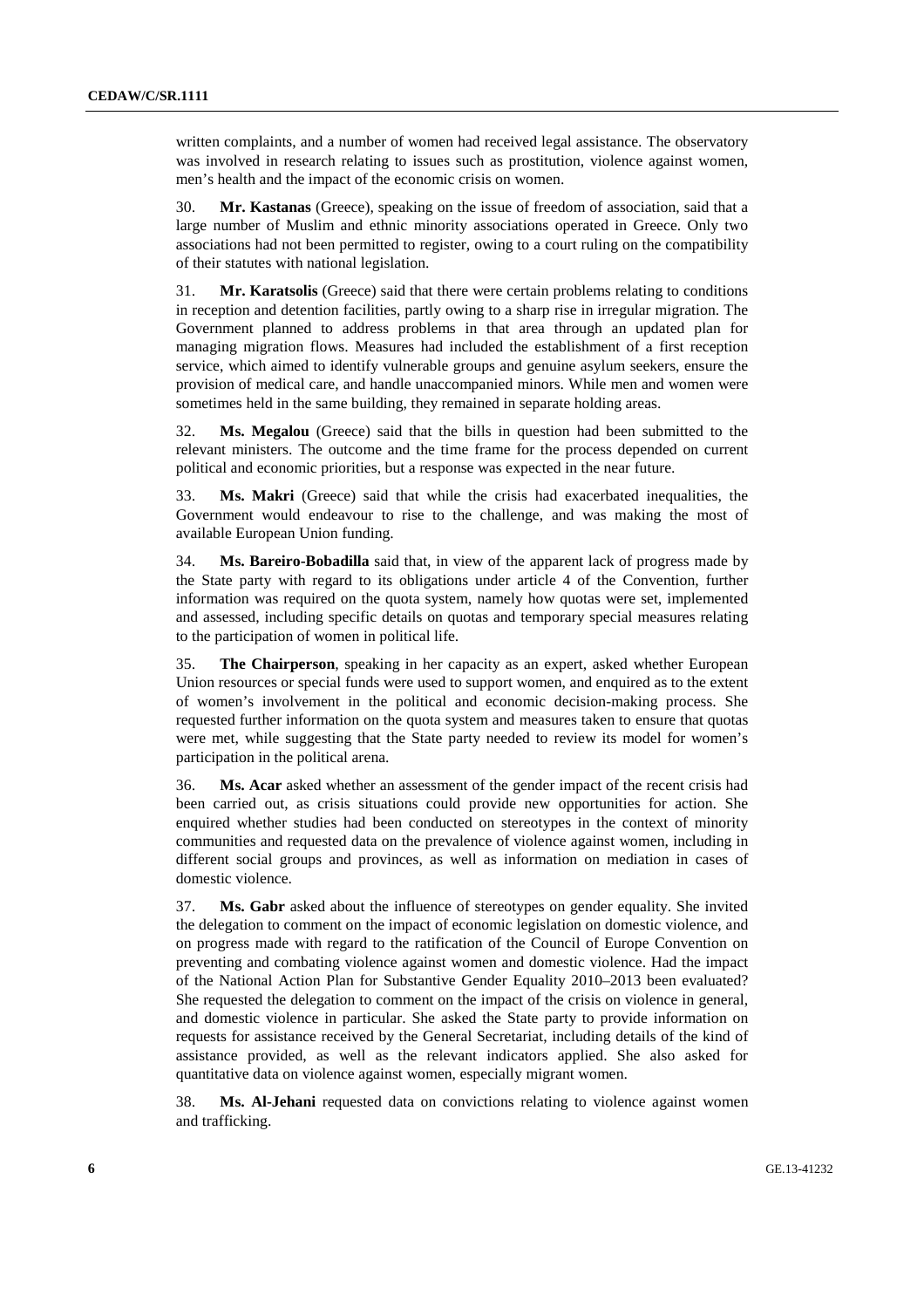39. **Ms. Gabr** asked about the impact of the crisis on human trafficking and whether any increase in trafficking had been observed. Had the Government gathered data on the various types of trafficking as well as on prostitution? What measures were taken to provide assistance and compensation to victims? Moreover, what action was the Government taking to tackle the exploitation of vulnerable groups in society and in the business world.

40. **Ms. Makri** (Greece) said that the majority of programmes were funded using European Union resources. While quotas had led to an improvement in representation with regard to national elections, there had been no real impact to date at regional or municipal level.

41. **Ms. Megalou** (Greece) said that, under the provisions of the Constitution, the Government was obliged to implement measures to address inequality. To promote the participation of women in politics, quotas were set at regional and municipal levels, as well as for parliamentary elected bodies. Temporary measures had also been taken to protect vulnerable groups, such as unemployed women, with programmes — including quotas implemented by the Ministry of Labour. Quotas for employment in the municipal police force and the fire brigade had been abolished following a 2006 court ruling.

42. She agreed that Greek society was traditional, and that stereotypes continued to exist. In the light of the major role played by the media, the Government was working together with national television and the independent television and radio authority to address the problem of stereotypes. Measures included contact with journalists and an annual award for journalistic work relating to women's issues.

43. **Ms. Katsaridou** (Greece) said that under legislation introduced in 2008, quotas had been established for women on scientific committees and research councils. Action taken to address the problem of gender stereotypes included training programmes, measures to provide support and raise awareness among students, parents and teachers, gender mainstreaming in adult and tertiary education programmes, placing gender equality on the curriculum, and steps to prevent career segregation. A scheme had also been launched to use libraries to combat gender stereotypes and support professional training programmes, ensuring that libraries contained — and facilitated access to — materials on gender equality.

44. A new observatory had been set up, using European Union funding, to evaluate policies and measures in the field of education, and submit proposals to the Government. In an effort to combat stereotypes in education, universities awarded bursaries to women enrolled in the merchant navy school and provided business courses, in both traditional and online formats, to encourage women to enter traditionally male professions.

45. Awareness of gender stereotypes was being raised in the judiciary and military academies, and judges were being trained in how to handle cases of domestic or family violence. Greece had signed the Council of Europe Convention on preventing and combating violence against women and domestic violence and the Government was currently drafting legislation for its incorporation into domestic law. On statistics, the Observatory Mechanism to Monitor the Implementation of Gender Equality Policies in Public Activity would specifically examine indicators relating to gender-based violence. The Observatory would also carry out a series of statistical studies on equality in education and employment in Greece as well as Europe that would be available in libraries and online. The university enrolment rate of women from the Muslim minority was only 0.5 per cent.

46. **Mr. Moskov** (Greece) said that Greece was part of a European Union network of national rapporteurs on trafficking in persons. Civil society and the private sector were instrumental in combating trafficking through training and awareness-raising, including in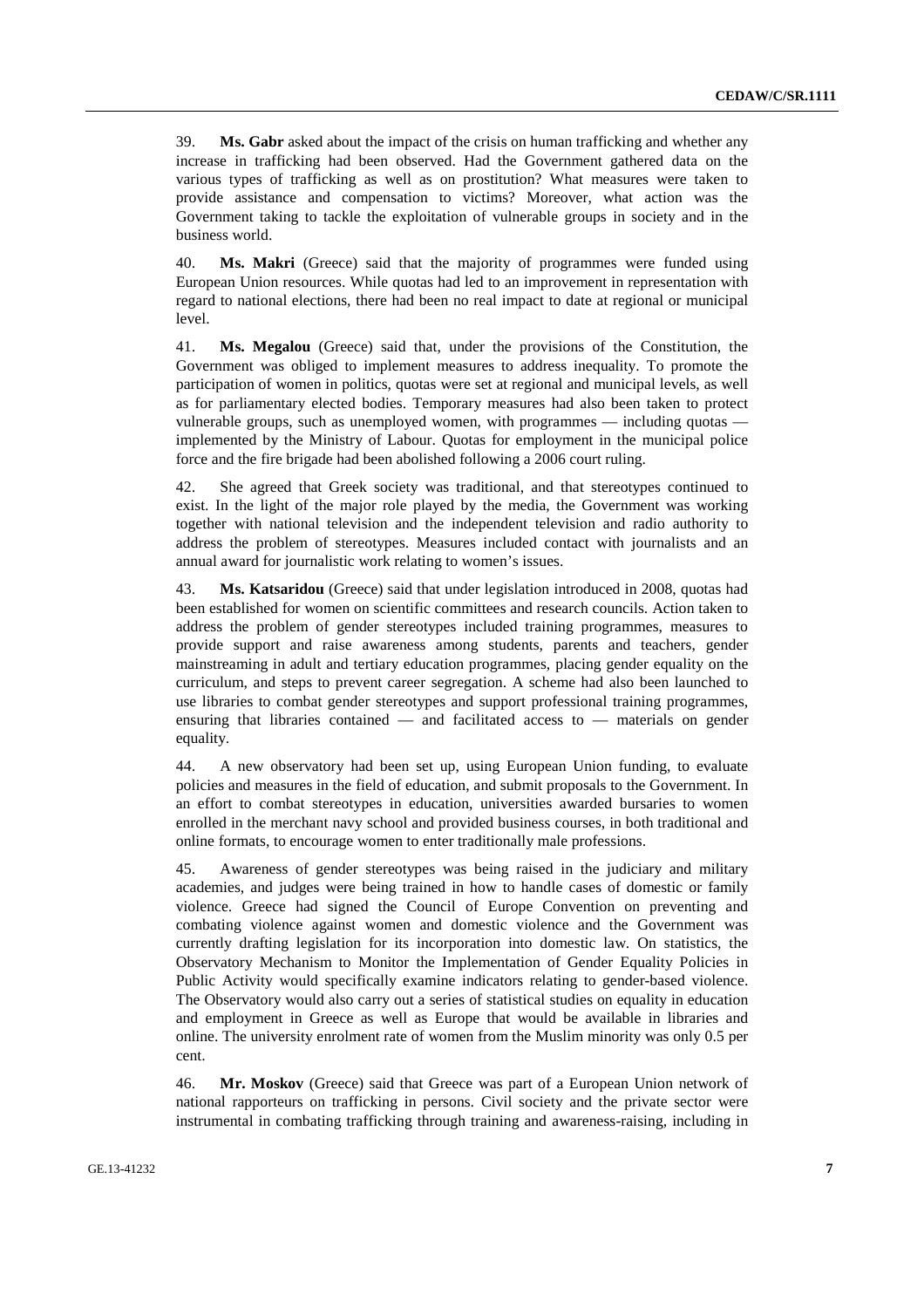schools. Thanks to funding from the United Nations Educational, Scientific and Cultural Organization, the major theatrical companies were putting on a play dealing with modern slavery.

47. **The Chairperson**, speaking in her capacity as an expert, asked whether the Government had earmarked some of the European funding for the advancement of women.

48. **Ms. Schulz**, pointing out that existing quotas for women in politics did not appear to be very effective, asked whether the State party had considered seat quotas rather than candidacy quotas. She asked for a fuller explanation of why quotas for the fire brigade and police force had been abolished and whether the State party would consider reinstating them. She also wished to know whether the 30 per cent quota of women civil servants and the 33 per cent quota of female recruits to national research centres were observed.

49. **Ms. Acar** asked how many cases of domestic violence had been referred to mediation and what their outcome had been.

50. **Ms. Gbedemah** asked what the impact was of the business courses for women, how many women took part, how many of them went on to start a business and what support was available to them.

51. **Mr. Bruun** asked for information about exploitation of prostitution in Greece and what measures were being taken to combat the spread of HIV/AIDS sex workers and to prevent their public shaming.

52. **Ms. Pimentel**, pointing out that mediated settlements were often prejudicial to women, asked about the recourse to mediation in the State party.

53. **Ms. Makri** (Greece) said that although quotas had led to some progress, they were insufficient and regional and local electoral results were disappointing. She was not in favour of seat quotas.

54. **Ms. Megalou** (Greece) said that the quotas for female members of the fire brigade and police force had been temporary, and that there were no plans to reintroduce them. Nevertheless, 123 women had entered the fire service academy in 2011 and, although specific data were unavailable owing to reforms under the Kallikratis Programme, municipal police forces had many female officers. Implementation of the 30 per cent quota in the civil service had been problematic at times, but any disputes that had arisen had been brought before the courts.

55. **Ms. Katsaridou** (Greece) said that the quota for recruiting female scientists was being met, but the same was not always true of quotas in academia. The Research Centre for Gender Equality had produced handbooks on gender budgeting, while the Ministry of Economy was reviewing taxation measures for families. An expert working group on domestic violence was focused on reforming criminal courts and procedures. Mediation was an option and the mechanism would be improved through efforts to train judges more extensively.

56. **Mr. Moskov** (Greece) said that efforts were being made to raise awareness of prostitution issues among the personnel of relevant State entities and the general public. The case of the female prosecutor who had been sanctioned for speaking out against austerity measures had clearly been mishandled and he was confident that such an incident would not reoccur.

57. **Ms. Schulz** asked the head of delegation to elaborate on her personal position regarding quotas and said that one of the most effective quota systems was "zebra listing", in which every other candidate was a woman. She wished to know in what way the implementation of the civil service quota was problematic, and whether it was the women who had been passed over for a civil service position that were responsible for applying to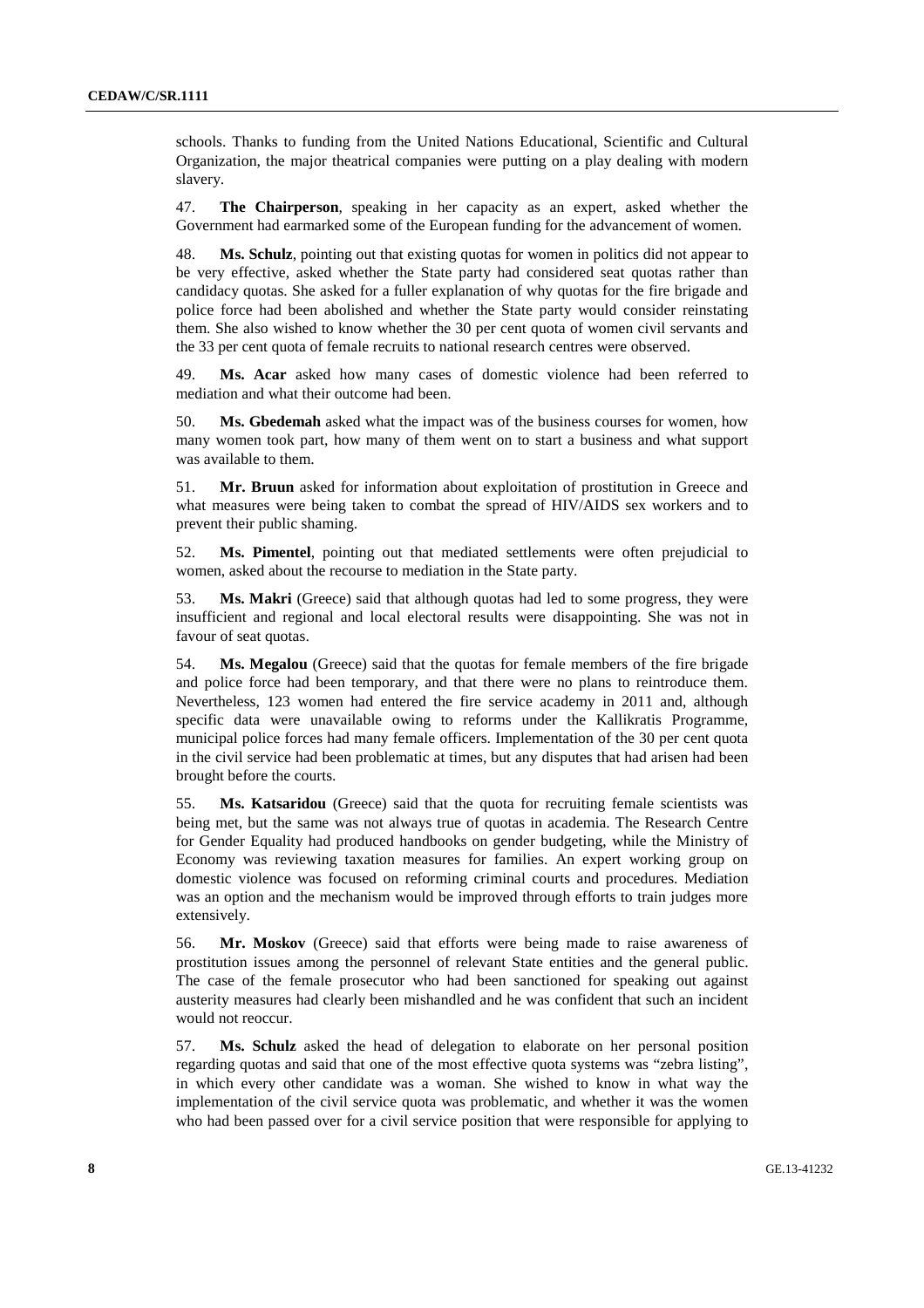the courts for redress. Pointing out that it was the responsibility of senior officials to ensure that quotas were filled; she suggested that linking their promotion to filling the quota in their respective departments could be an effective way of boosting the number of female civil servants.

58. **Ms. Haidar**, noting the alarmingly low university enrolment of minority women, asked whether steps were being considered to encourage them to obtain post-secondary education.

59. **Ms. Makri** (Greece) said that she was not in favour of seat quotas, but that she would not impede their implementation should they be overwhelmingly requested by civil society. Zebra lists could not be applied to national elections because candidates were listed alphabetically, but they could be useful in European Union elections.

60. **Ms. Megalou** (Greece) said that promotions in the civil service were decided by a committee, which itself was 30 per cent female due to its status as a decision-making body. The quota was usually filled, and any situations where it was not had been resolved in court. Quotas were not the only means of promoting the political participation of women. A project was under way to coach women on how to prepare as candidates for national or European elections, which would be repeated for local elections.

61. **Ms. Katsaridou** (Greece) said that there were no barriers to the enrolment of Muslim women in university.

#### *Articles 7 and 8*

62. **Ms. Bareiro-Bobadilla** commended the State party on increasing the number of women in parliament and exceeding the world average in that regard. Pointing out that all electoral systems were based on some form of quota in order to reflect the popular vote, and that almost all countries that achieved 30 per cent representation of women relied on quotas, she asked whether the State party might improve its use of that tool. She also asked how many women were ministers and deputy ministers. Given that more than half of diplomatic staff were women, she wished to know why there were no female ambassadors and how the Committee could assist in reversing that trend.

63. **Ms. Belmihoub-Zerdani** commended the State party on the composition of its delegation. However, she had been expecting the report to reveal much more significant progress, commensurate with the country's historic importance and grandeur. She urged the State party to enact laws with a view to reaching equal representation of men and women in government. She asked whether there was a funding scheme for political parties and, if so, whether more of that funding could be granted to parties with high female membership.

64. **Ms. Pimentel** asked for further information about the practice of issuing registration certificates, as opposed to birth certificates, to children of immigrant women, especially the Roma.

65. **Ms. Makri** (Greece) said that more women had been elected to parliament than ever before, yet women were deterred from running because many female candidates had received humiliatingly low numbers of votes. She was sorry to report that there was only one female minister and one female deputy minister.

66. **Ms. Megalou** (Greece) said that awareness-raising campaigns were under way to convince women of the value of running for public office. All children received a registration certificate at birth, but birth certificates were only issued to citizens and permanent residents. Both certificates provided access to education and social services, therefore children of immigrants were not discriminated against in that regard.